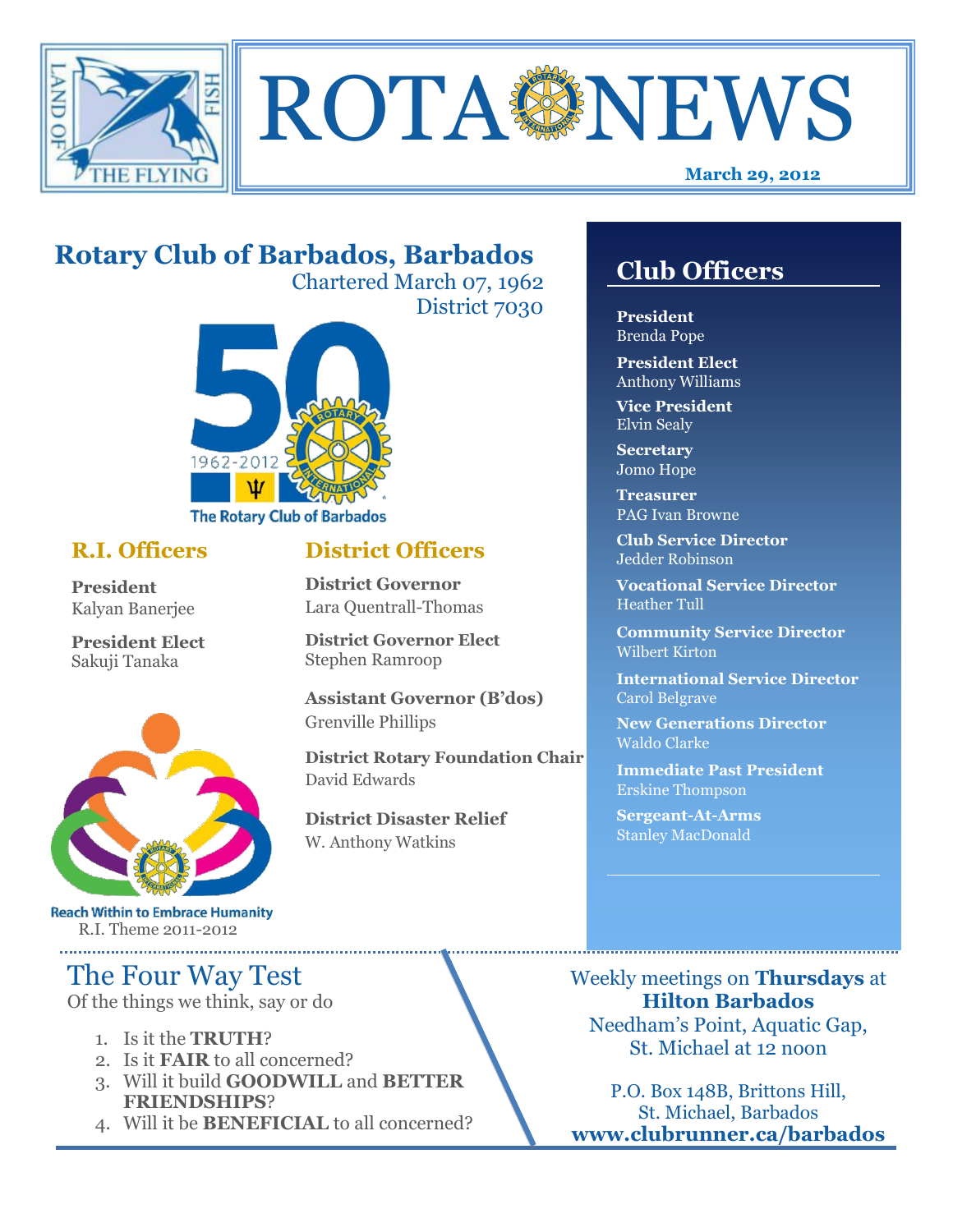# **CONGRATULATIONS**

Special congratulations to our newest Rotarian, **Warren Mottley** who was inducted at the club meeting held on **Thursday**, **March 15th, 2012.** 



Warren is an Attorney at Law who specializes in Real Estate related law and is admitted to Practice in Jamaica and Barbados.

Warren joined the Rotary Club of Kingston in Jamaica in January 2009. In May 2010 he was part of the Rotary team in Jamaica that set a world record for the most books donated in one week to charity under the title **'Rotary Race to Literacy**'. In the end the Rotary Club of Kingston collected 657,061 books in seven days, A Guinness World Record!

Warren attended the Hugh Wooding Law School, Hull University and the University of South Carolina.

He is a life member of the Barbados Cricket Association and the Barbados Rugby Club.

Warren has been married to his wife Shawn for 14 years and they have two girls Emanuelle and Laurenne.

# **ClubRunner**



No more wondering what your outstanding balance is! Just sign in to ClubRunner and select *My ClubRunner>My Billing Account Balance* and your entire transaction history and account balance is laid out for you. It's that simple.



**Rotary Youth Leadership Awards (RYLA) 2012**



*Rotaracts making a special presentation to President Brenda.*

Special thanks to the members of the Rotaract Club who did a presentation at our club meeting held on Thursday, March 15, 2012 on the recently concluded **Rotary Youth Leadership Awards (RYLA) 2012** which were held in Grenada.



*Members of the Rotaract Club of Barbados*

Rotaracts had the opportunity to interact and share fellowship with Rotaracts and interacts from other Caribbean countries as well as attend group sessions and perform community services such as:

- *Tree planting at Dorothy Hopkins Centre for the Disabled*
- *Interacting with Residents of the Nursing Home*
- *Painting of the Nursing Home*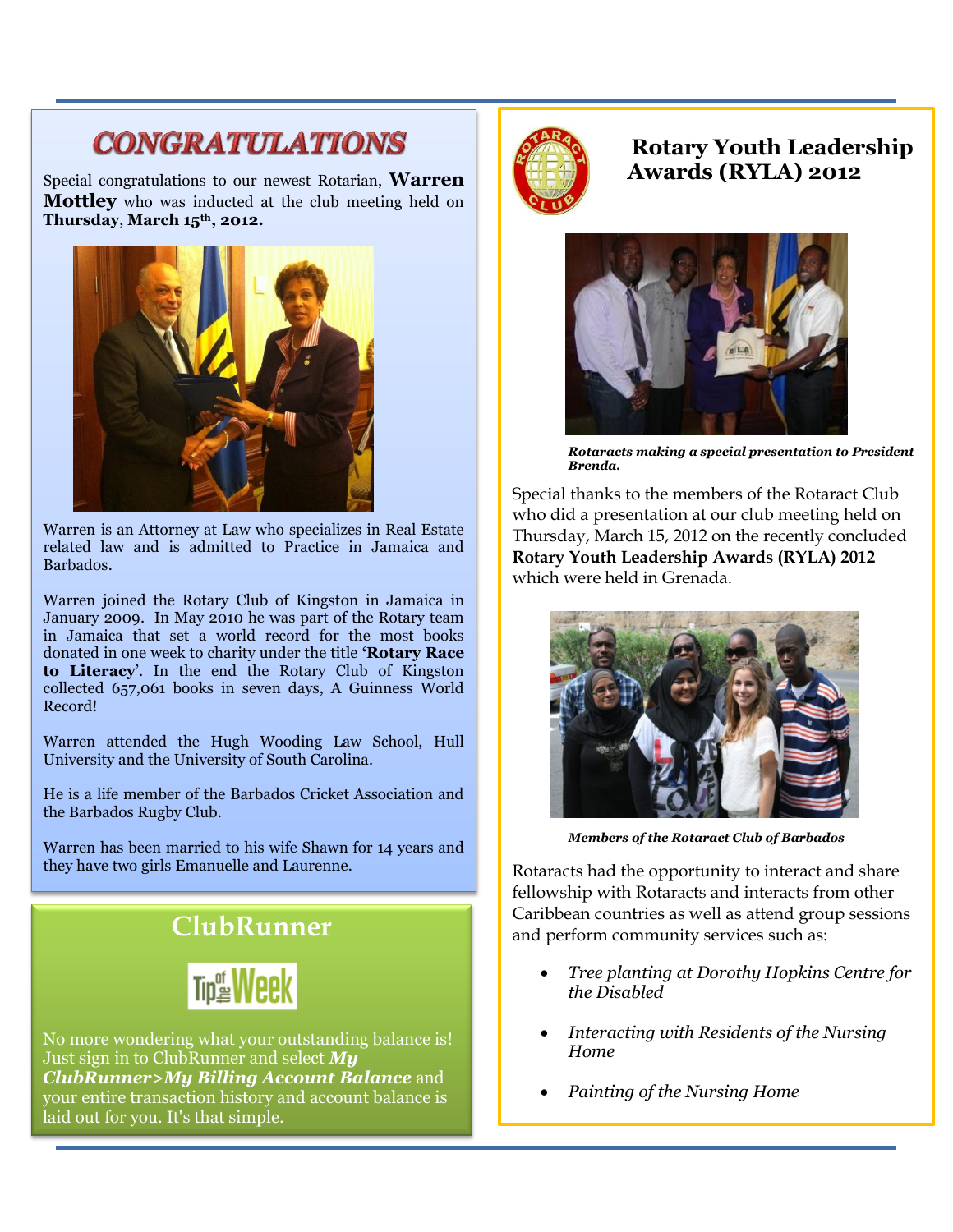#### **Prosthesis in Barbados**



*Lina Boll exchanging banner with President Brenda*

Special thanks to Lina Boll from the Prosthesis Exchange for her informative speech on Prosthesis Manufacture.

Lina was our featured speaker at last club meeting held on March 22, 2012. Lina is a Prosthetist from Heidelberg, Germany and was on a three (3) week training mission to Barbados under the auspices of our club.

## *On the Lighter Side*

#### **Dental Office**

While waiting for my first appointment in the reception room of a new dentist, I noticed her certificate, which bore her full name. Suddenly, I remembered that smart attractive girl with the same name had been in my high school class some 30 years ago. Upon seeing her, however I quickly discarded any such thought. This gray-haired woman with the deeply



lined face was too old to have been my classmate.

After she had examined my teeth, I had some courage and asked her if she had attended the local high school. "Yes," she replied.

"When did you graduate?" I asked. She answered, "In 1964."

"Why, you were in my class!" I exclaimed. She looked at me closely and then asked, "What did you teach?"

### *Rotary Foundation Celebrates World Water Day*



*A child drinks clean water from a spigot in Haiti*

Last Thursday, March 22, 2012 the Rotary Foundation joined the rest of the world in celebrating World Water Day.

In Lima, Peru, more than 70 percent of the drinking water comes from the Rimac River, which is polluted with high levels of cadmium, copper, lead, zinc, and arsenic.

To help alleviate that problem, The Rotary Foundation and its partners have supplied water filters to 5,000 families living along the river.

"They are not just giving us a concrete box," says Maria Moron, one of the recipients of a filter. "They are giving us health, and our children a better quality of life."

The Lima project is just one example of how Rotarians are helping to improve access to clean drinking water and adequate sanitation around the globe.

You can help support these efforts by making a special gift to The Rotary Foundation.

Your contribution will be used to fund high impact, sustainable solutions to our world's most pressing needs.